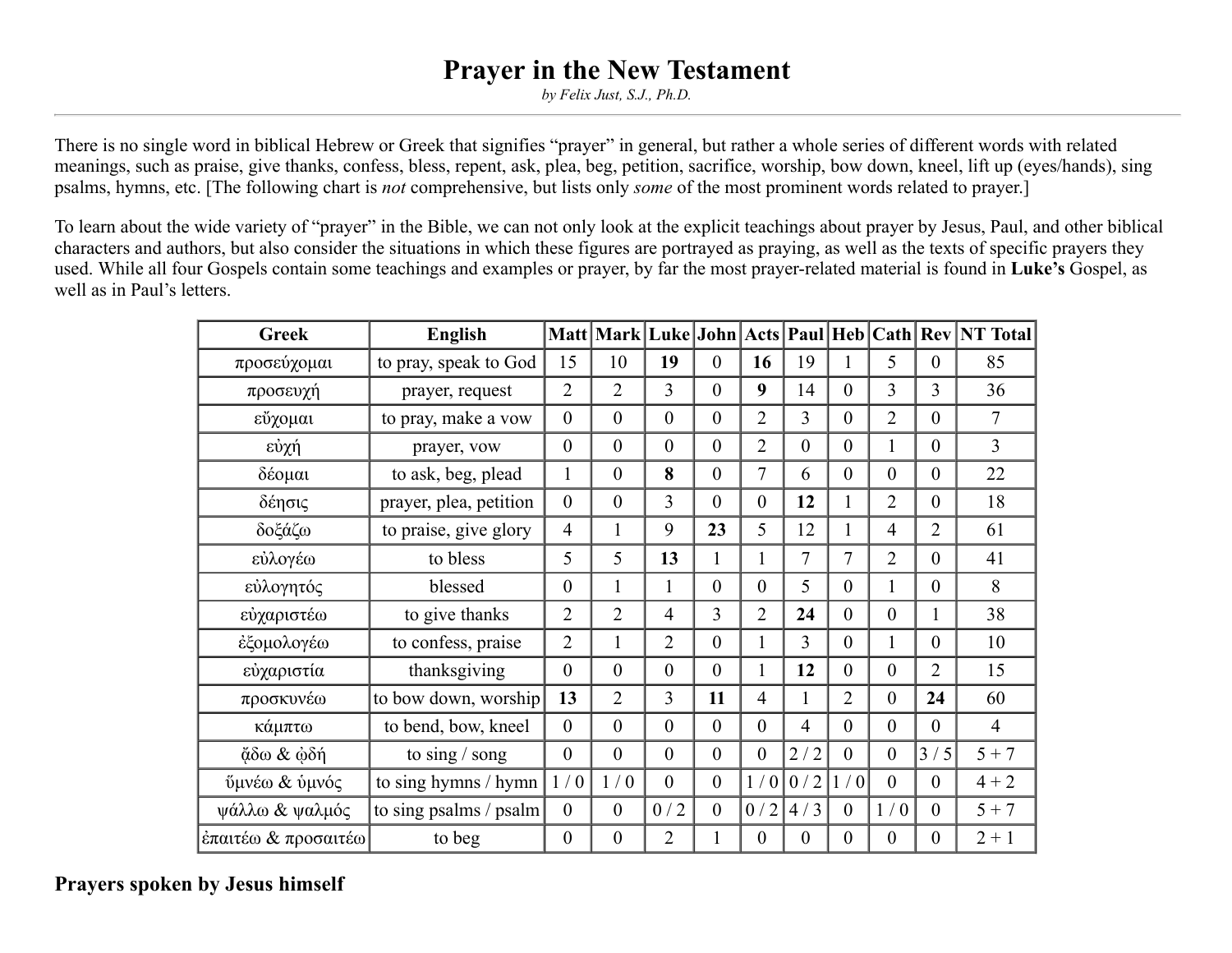- While teaching the disciples to pray: **The Lord's Prayer** (Matt 6:9-13; **Luke** 11:2b-4; see below)
- *Thanking or Praising* the Father for hiding things from the wise, revealing them to children (Matt 11:25-27; **Luke** 10:21-24)
- Before curing a deaf man, Jesus looks up to heaven, sighs, and says, "*Ephphatha*" or "Be opened" (Mark 7:31-35)
- Before calling Lazarus out of the tomb, Jesus *thanks* the Father for hearing him (John 11:41-42)
- After the Last Supper discourse: **Jesus' Great Prayer to the Father** (John 17:1-26)
- **At Gethsemane**, Jesus prays to accept God's will (Matt 26:36-44; Mark 14:32-39; **Luke** 22:41-46; cf. John 18:11)
- **Hanging on the cross**, Jesus prays Psalm 22 (Matt 27:46; Mark 15:34), asks God to forgive those crucifying him (**Luke** 23:34), and entrusts his Spirit to the Father (**Luke** 23:46; cf. John 19:30)

#### **Versions and translations of the Lord's Prayer / [Our Father](https://catholic-resources.org/Bible/Prayer-OurFather.htm)**

| Luke 11:2b-4 (NRSV)                                                                                                                                                                                                                                                                                                                   | Matthew 6:9-13 (NRSV)                                                                                                                                                                                                                                                                                                | Didache 8.2 (ANF, vol. 7)                                                                                                                                                                                                                                                                                                                                                                                       |  |  |  |  |
|---------------------------------------------------------------------------------------------------------------------------------------------------------------------------------------------------------------------------------------------------------------------------------------------------------------------------------------|----------------------------------------------------------------------------------------------------------------------------------------------------------------------------------------------------------------------------------------------------------------------------------------------------------------------|-----------------------------------------------------------------------------------------------------------------------------------------------------------------------------------------------------------------------------------------------------------------------------------------------------------------------------------------------------------------------------------------------------------------|--|--|--|--|
| Father,<br>hallowed be your name.<br>Your kingdom come.<br>Give us each day our daily bread.<br>And forgive us our sins,<br>for we ourselves forgive everyone indebted to us.<br>And do not bring us to the time of trial.                                                                                                            | Our Father in heaven,<br>hallowed be your name.<br>Your kingdom come.<br>Your will be done, on earth as it is in heaven.<br>Give us this day our daily bread.<br>And forgive us our debts,<br>as we also have forgiven our debtors.<br>And do not bring us to the time of trial,<br>but rescue us from the evil one. | Our Father who art in heaven,<br>hallowed be Your name.<br>Your kingdom come.<br>Your will be done, as in heaven, so on earth.<br>Give us today our daily (needful) bread,<br>and forgive us our debt<br>as we also forgive our debtors.<br>And bring us not into temptation,<br>but deliver us from the evil one (or, evil);<br>for Yours is the power and the glory for ever.<br>Thrice in the day thus pray. |  |  |  |  |
| <b>Roman Missal (Latin edition)</b>                                                                                                                                                                                                                                                                                                   | <b>Roman Missal (English Translation)</b>                                                                                                                                                                                                                                                                            | <b>International English Translation (ICET)</b>                                                                                                                                                                                                                                                                                                                                                                 |  |  |  |  |
| Pater Noster, qui es in caelis,<br>sanctificetur nomen tuum.<br>Adveniat regnum tuum.<br>Fiat voluntas tua, sicut in caelo et in terra.<br>Panem nostrum quotidianum da nobis hodie,<br>et dimitte nobis debita nostra<br>sicut et nos dimittimus debitoribus nostris.<br>Et ne nos inducas in tentationem,<br>sed libera nos a malo. | Our Father, who art in heaven,<br>hallowed be Thy name.<br>Thy kingdom come.<br>Thy will be done on earth as it is in heaven.<br>Give us this day our daily bread<br>and forgive us our trespasses<br>as we forgive those who trespass against us.<br>And lead us not into temptation,<br>but deliver us from evil.  | Our Father in heaven,<br>hallowed be your name,<br>your kingdom come,<br>your will be done, on earth as in heaven.<br>Give us today our daily bread.<br>Forgive us our sins<br>as we forgive those who sin against us.<br>Save us from the time of trial<br>and deliver us from evil.                                                                                                                           |  |  |  |  |

### **Other occasions when Jesus prays in the Gospels**

- After having been baptized in the Jordan river, Jesus remains praying (**Luke** 3:21)
- While living in Capernaum, Jesus goes outside of town to pray by himself (Mark 1:35; cf. **Luke** 5:16)
- Before choosing his Twelve Apostles, Jesus spends the night in prayer (**Luke** 6:12)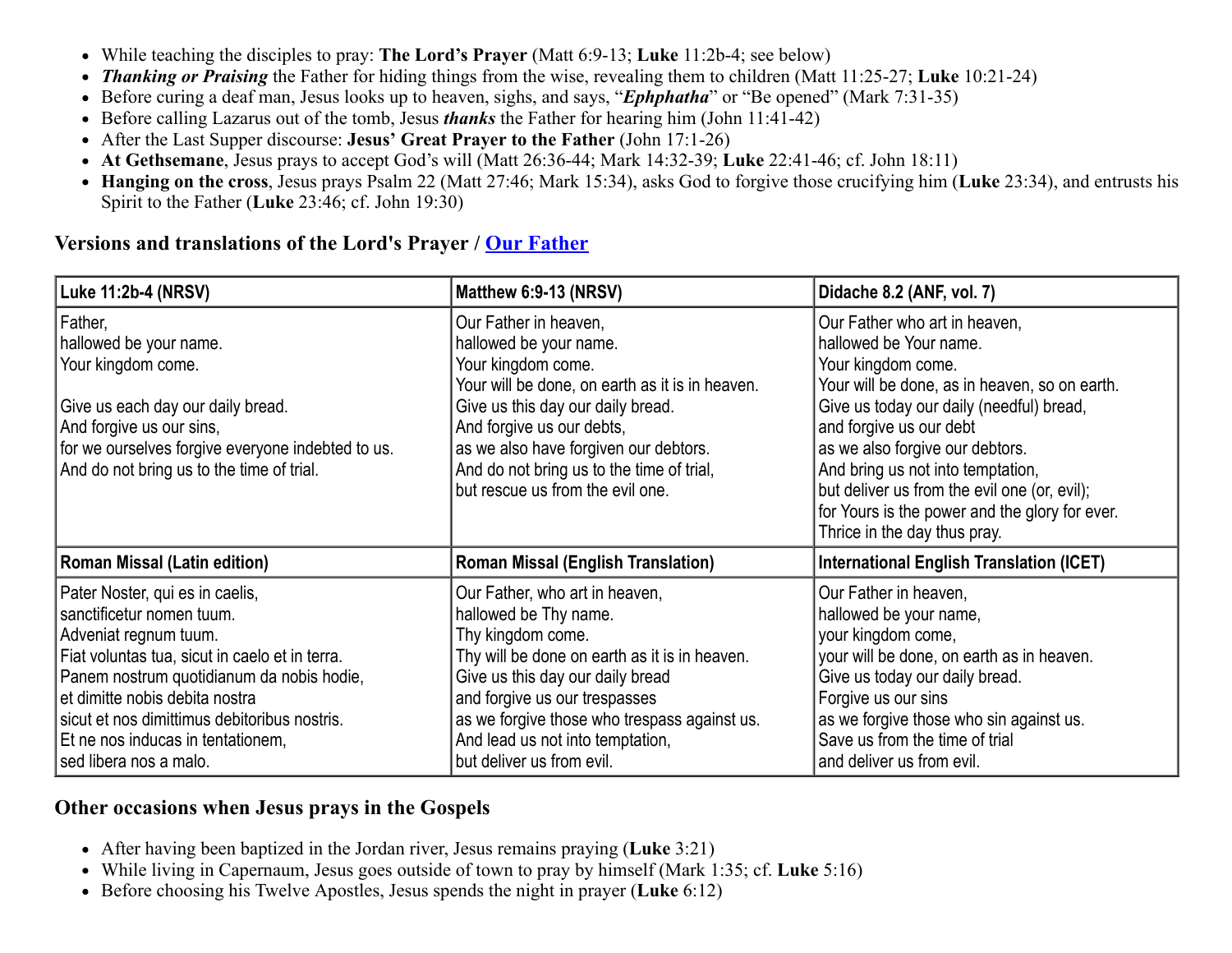- Jesus give thanks (to God) before distributing food to 5000 people (Matt 14:19; Mark 6:41; **Luke** 9:16; John 6:11)
- After feeding the 5000, Jesus goes off by himself to pray (Matt 14:23; Mark 6:46)
- In feeding the 4000, Jesus gives thanks (to God) before distributing the loaves (Matt 15:36; Mark 8:6-7)
- Jesus prays alone before asking the disciples who people think he is (**Luke** 9:18)
- Jesus goes up a mountain with three disciples to pray, when he is transfigured (**Luke** 9:28-29)
- After observing Jesus at prayer, one of his disciples asks him to teach them to pray (**Luke** 11:1)
- People bring children to Jesus for him to embrace them, pray, and/or bless them (Matt 19:13; Mark 10:16)
- Jesus prays blessings over bread and wine at the Last Supper (Matt 26:26-28; Mark 14:22-23; **Luke** 22:17-20)
- Jesus prays the Peter's faith may not fail (**Luke** 22:32)
- Jesus mentions that he could call upon his Father to save him (Matt 26:53)
- The Risen Jesus blesses bread while at table with two disciples at Emmaus (**Luke** 24:30)
- The Risen Jesus blesses his disciples before ascending to heaven (**Luke** 24:50-51)

#### **Prayers addressed to God by other NT characters**

- Mary's Song of Praise: *Magnificat* (Luke 1:46-55)
- Zechariah's Prayer of Blessing: *Benedictus* (Luke 1:68-79)
- The Angels' Hymn of Praise: *Gloria in excelsis* (Luke 2:14)
- Simeon's Prayer to God: *Nunc Dimittis* (Luke 2:29-32)
- Prayers by a Pharisee and a Tax Collector in a parable (Luke 18:10-13)

#### **References to other characters praying in the Gospels**

- Zechariah enters the temple to offer incense and pray, while the people outside pray (**Luke** 1:8-22)
- The prophetess/widow Anna remains in the temple fasting and praying night and day (**Luke** 2:37)
- The disciples of John the Baptist and of the Pharisees are said to fast and pray often (**Luke** 5:33)
- A Samaritan prostrates himself and thanks Jesus after being healed of leprosy (**Luke** 17:16)
- In a parable, a Pharisee and a tax collector go to the temple to pray (**Luke** 18:10-14)
- After Jesus' ascension to heaven, his disciples are often in the temple blessing God (**Luke** 24:53)

#### **Jesus' instructions on prayer**

- Pray for those who persecute you (Matt 5:43-45; **Luke** 6:28)
- Don't be like hypocrites, who show off or babble when they pray (Matt 6:5-8; Mark 12:40; **Luke** 20:47)
- Forgive others, so that God may also forgive you (Matt 6:14-15; Mark 11:25)
- Trust that God will give you good things when you ask (Matt 7:7-11; **Luke** 11:9-13; cf. John 14–16)
- Some demons can only be driven out through prayer (Mark 9:29)
- Pray always and don't lose heart (**Luke** 18:1, with the parable of the Unjust Judge)
- Jesus calls the Jerusalem temple "a house of prayer" (Matt 21:13; Mark 11:17; **Luke** 19:46; quoting Isaiah 56:7)
- Whatever you ask for in prayer with faith, you will receive (Matt 21:22; Mark 11:24)
- Pray that you may escape from the coming judgment (Matt 24:20; Mark 13:16; **Luke** 21:36)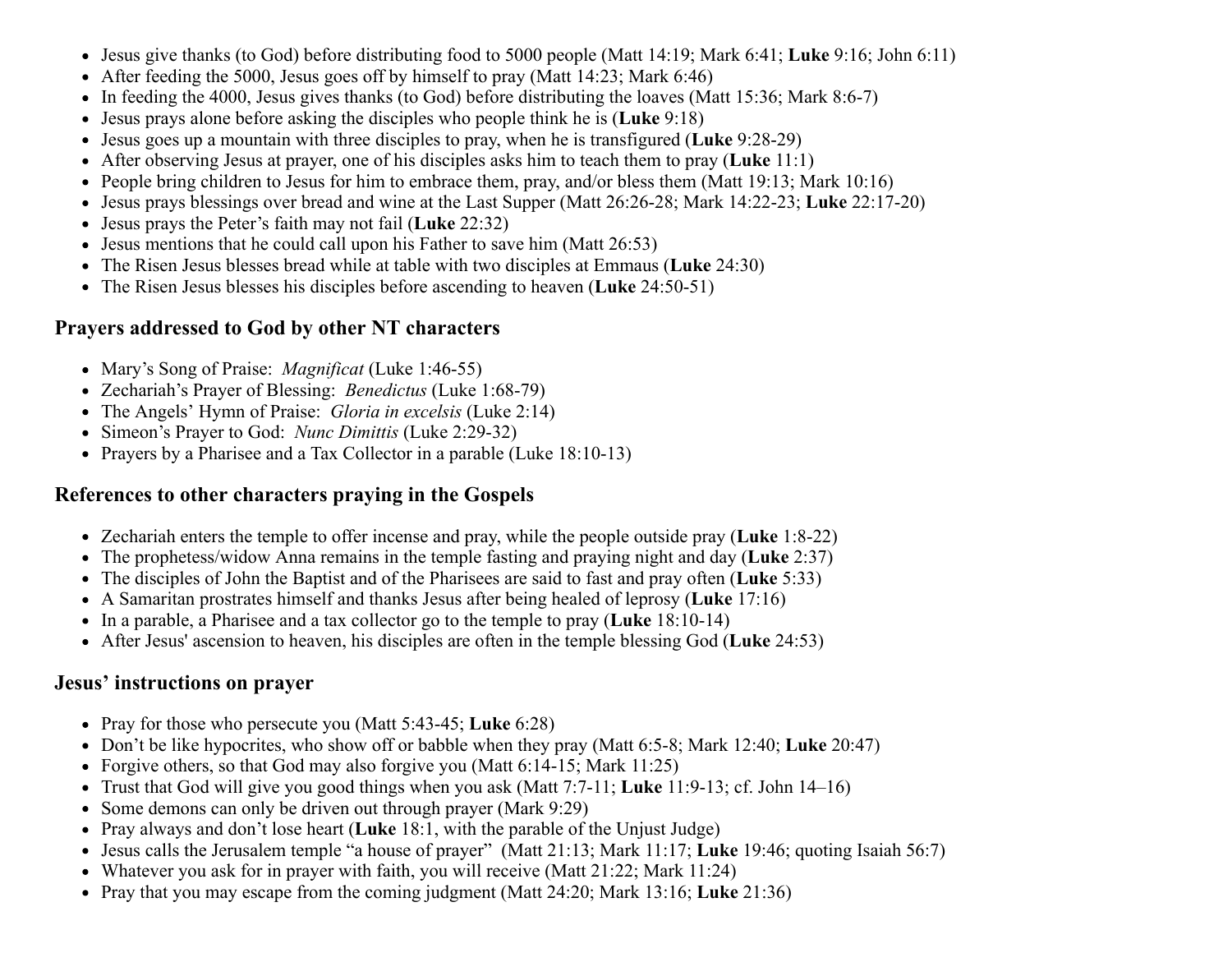- Pray that you might not come into the time of trial (Matt 26:41; **Luke** 22:40, 46)
- If you ask anything in Jesus' name, he will do it (John  $14:13-14$ ; 15:7; 16:24)

### **Prayers within the Acts of the Apostles**

- **Acts 1:14** After Jesus' ascension, his disciples and family devote themselves to prayer
- **Acts 1:24-25** The apostles pray before selecting a replacement for Judas
- Acts 2:42 The Jerusalem believers devote themselves "to the apostles' teaching and fellowship, to the breaking of bread and the prayers"
- Acts 3:1 Peter and John go up to the temple at the hour of prayer
- **Acts 4:29-31** Peter and John pray for boldness in preaching and for God to do miracles
- Acts 6:4-6 The apostles select seven men to serve the community, so they can devote themselves to prayer and preaching; they appoint them by praying and laying hands on them
- **Acts 7:59-60** Stephen prays to the Lord Jesus at the moment of his death
- **Acts 8:15** Peter and John go to Samaria to pray that new believers may receive the Holy Spirit
- **Acts 8:22-24** Peter tells Simon the Magician to repent and pray for forgiveness; Simon asks Peter to pray for him
- **Acts 9:11** After encountering Jesus on the road, Saul of Tarsus remains in Damascus praying
- **Acts 9:40** Peter prays before raising Tabitha back to life
- **Acts 10:2-4** Cornelius, a Roman centurion, is described as a devout man who prayed constantly
- Acts 10:9 While in Joppa, Peter goes up to a roof to pray (cf. 11:5)
- **Acts 10:30-31** Cornelius recounts how an angel appeared to tell him his prayers had been heard
- **Acts 12:5, 12** While Peter is in prison, the church prays for him
- **Acts 13:3** The Christians at Antioch fast and pray before sending Barnabas and Saul off on a mission
- **Acts 14:23** With fasting and prayer, Barnabas and Paul appoint elders for the churches they founded
- **Acts 16:13, 16** Paul, Silas, and Timothy go to a place of prayer outside of Philippi
- **Acts 16:25** While in prison overnight at Philippi, Paul and Silas pray and sing hymns
- **Acts 20:36** After speaking to the elders from Ephesus, Paul kneels with them and prays
- Acts 21:5 On a beach near Tyre, Paul kneels and prays with believers from that city
- **Acts 22:17** Paul tells a crowd of Jews about what happened while he was praying in the Jerusalem temple
- **Acts 26:29** Paul tells King Agrippa that he prays that he and everyone listening will become Christians
- **Acts 27:29** During a storm at sea, the whole crew prays for day to come (so that they might be safe)
- **Acts 27:35** While on the ship, Paul gives thanks to God for the bread before they all eat
- **Acts 28:8** On Malta, Paul cures the father of the governor Publius by praying and laying his hands on him
- **Acts 28:15** Upon landing on the Italian mainland, Paul thanks God for the believers who meet him

## **Prayers and instructions about prayer in the Pauline and Deutero-Pauline Letters**

- A "Thanksgiving" at the beginning and a "Doxology" at the end of most of the Pauline letters (for details, see [NT Letters\)](https://catholic-resources.org/Bible/NT_Letters.htm)
- Many more instructions about prayer throughout the Pauline and Deutero-Pauline letters!
- [*More coming here, some day, God willing!*]

# **Prayer in Hebrews and the Catholic Epistles**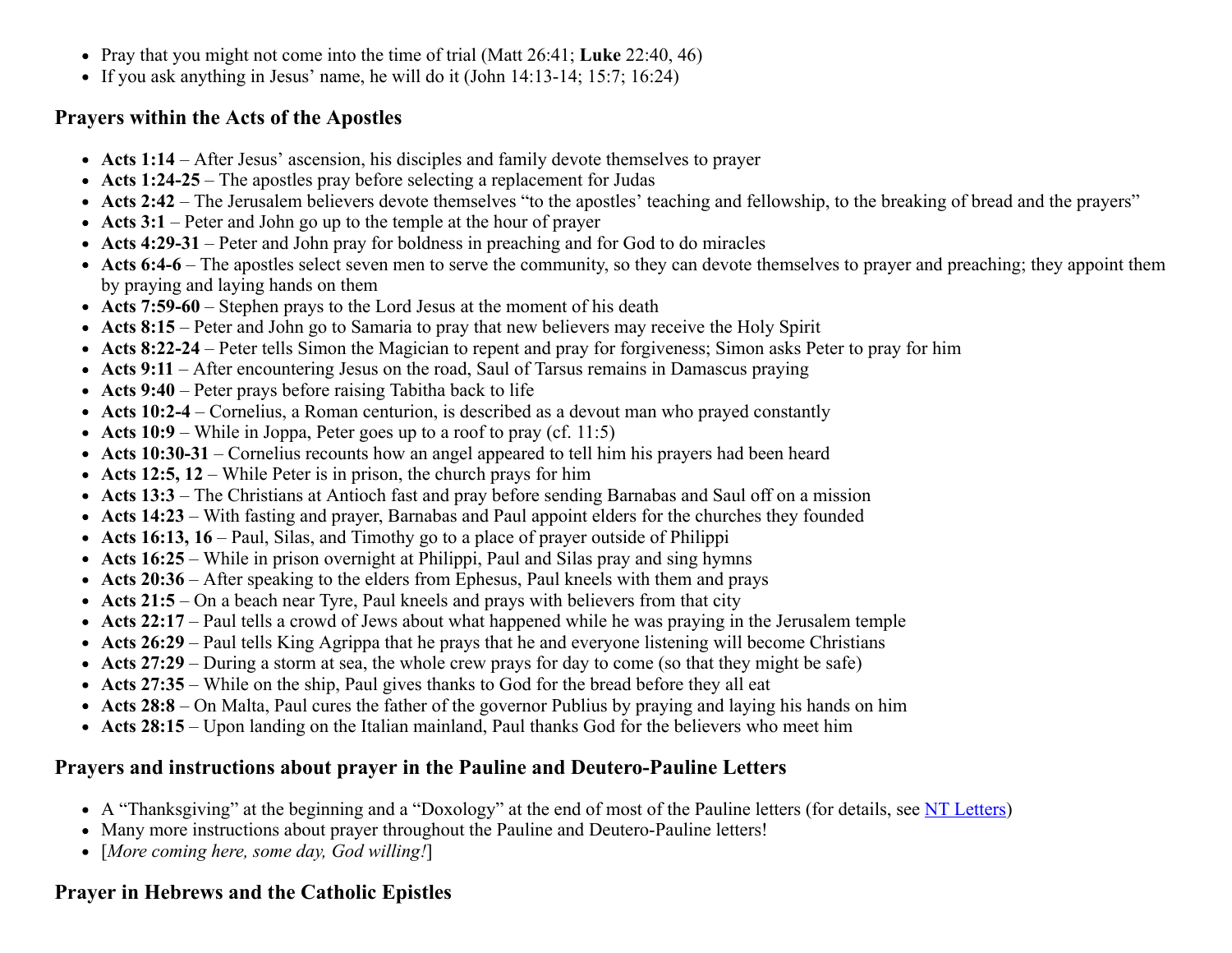- **Heb 5:7** "In the days of his flesh, *Jesus offered up prayers and supplications*, with loud cries and tears, to the one who was able to save him from death, and he was heard because of his reverent submission."
- **Heb 12:28** "Therefore, since we are receiving a kingdom that cannot be shaken, *let us give thanks*, by which we offer to God an acceptable *worship* with reverence and awe."
- **Heb 13:15** "Through him, then, let us continually *offer a sacrifice of praise to God*, that is, the fruit of lips that *confess* his name."
- **Heb 13:18** "*Pray for us*; we are sure that we have a clear conscience, desiring to act honorably in all things."
- **Heb 13:20-21** (a blessing) "Now may the God of peace, who brought back from the dead our Lord Jesus, the great shepherd of the sheep, by the blood of the eternal covenant, / make you complete in everything good so that you may do his will, working among us that which is pleasing in his sight, through Jesus Christ, to whom be the glory forever and ever. **Amen**."
- James 5:13-18 "Are any among you suffering? They should *pray*. Are any cheerful? They should *sing songs of praise*. / Are any among you sick? They should call for the elders of the church and *have them pray over them*, anointing them with oil in the name of the Lord. / The *prayer of faith* will save the sick, and the Lord will raise them up; and anyone who has committed sins will be forgiven. / Therefore *confess your sins to one another*, and *pray for one another*, so that you may be healed. The *prayer of the righteous* is powerful and effective. / Elijah was a human being like us, and *he prayed fervently* that it might not rain, and for three years and six months it did not rain on the earth. / Then *he prayed again*, and the heaven gave rain and the earth yielded its harvest."
- **1 Peter 3:7** "Husbands, in the same way, show consideration for your wives in your life together... *so that nothing may hinder your prayers*."
- **1 Peter 3:12a** "For the eyes of the Lord are on the righteous, and *his ears are open to their prayer*."
- **1 Peter 4:7** "The end of all things is near; therefore be serious and discipline yourselves *for the sake of your prayers*."
- **1 John 5:14-16** "And this is the boldness we have in him, that *if we ask anything according to his will*, he hears us. / And if we know that *he hears us in whatever we ask*, we know that we have obtained the *requests* made of him. / If you see your brother or sister committing what is not a mortal sin, you will *ask*, and God will give life to such a one--to those whose sin is not mortal. There is sin that is mortal; I do not say that you should *pray* about that."
- **3 John 2** "Beloved, *I pray that all may go well with you* and that you may be in good health, just as it is well with your soul."
- **Jude 20** "Pray in the Holy Spirit."
- **Brief Doxologies** (prayers giving "glory" to God) are also found in **1 Peter 4:11; 5:11; 2 Peter 3:18; and Jude 25**.

#### **Prayer in the Book of Revelation**

- **Rev 1:5b-6** (initial doxology) "To him who loves us and freed us from our sins by his blood, / and made us to be a kingdom, priests serving his God and Father, *to him be glory and dominion forever and ever. Amen.*"
- **Rev 4:8-11** an extended scene of worship around God's throne in heaven
- **Rev 5:8-10** "When he had taken the scroll, the four living creatures and the twenty-four elders fell before the Lamb, each holding a harp and *golden bowls full of incense, which are the prayers of the saints*. / They *sing* a new song..."
- Rev 5:11-14 another scene of worship of God and of the Lamb
- **Rev 7:9-12, 15** an uncountable multitude worships God and the Lamb
- **Rev 8:3-4** "Another angel with a golden censer came and stood at the altar; he was given a great quantity of incense to offer *with the prayers of all the saints* on the golden altar that is before the throne. / And the smoke of the incense, *with the prayers of the saints*, rose before God from the hand of the angel."
- **Rev 11:16-18** the twenty-four elders worship and give thanks to God
- **Rev 14:2-3** harpists playing and singing a new song before God's throne